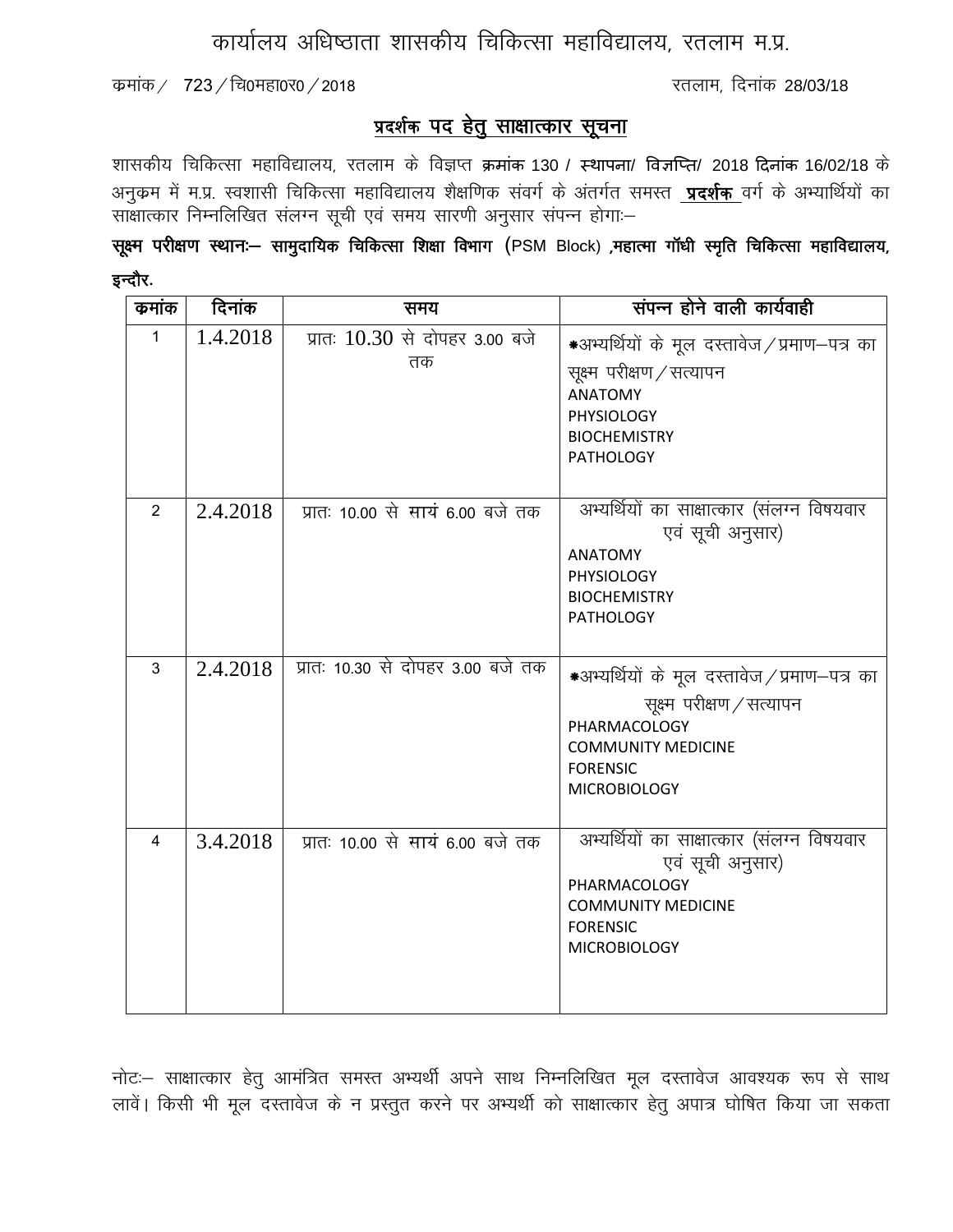हैं। चयनित अभ्यर्थियों को चयन पश्चात उसी दिन अपनी उपस्थिति संस्था को देनी होगी, अन्यथा उनका चयन निरस्त किया जावेगा।

- 1. आधार कार्ड फोटो परिचय पत्र।
- 2. जन्मतिथि हेतु दसवीं कक्षा की अंकसूची / हाई स्कूल की अंकसूची / प्रमाण-पत्र। इसके अलावा कोई अन्य प्रमाण-पत्र स्वीकार नहीं होगा।
- 3. एम.बी.बी.एस. / स्नातक परीक्षा की समस्त अंकसूचियॉ।
- 4. एम.बी.बी.एस. / स्नातक उपाधि।
- 5. ) एम.बी.बी.एस. अटेम्प्ट सर्टिफिकेट।
- 6. एम.बी.बी.एस. पंजीयन प्रमाण-पत्र।
- 7. एम.डी. / एम.एस. / पी.एच.डी. / स्नातकोत्तर उपाधि, अंकसूची एवं पंजीयन प्रमाण-पत्र।
- 8. अनुभव प्रमाण-पत्र।
- 9. शोध–पत्र प्रकाशन की प्रतियाँ |
- 10. मध्यप्रदेश का मूलनिवासी प्रमाण-पत्र अगर लागू हो तो।
- 11. जाति प्रमाण-पत्र अगर लागू हो तो।

12-अभ्यर्थी अपने सार्थ GMC RATLAM की वेब साईट <http://www.medicaleducation.mp.gov.in/>

[www.mgmmcindore.org/](http://www.mgmmcindore.org/) अर्थवा [www.gmcratlam.org/](http://www.gmcratlam.org/) पर उपलब्ध ANNEXURES 1,2,3,4,5

को निर्धारित प्रपत्र में भरकर लाये

**विशेष नोट**–1 अभ्यर्थी को उपर्यूक्त वर्णित साक्षात्कार हेतू किसी भी प्रकार का यात्रा भत्ता अथवा अन्य कोई भत्ता देय नहीं होगा।

- 2 आपके आवेदन का साक्षात्कार हेतु चयन वर्तमान में अंनतिम रूप से किया गया है यदि आपकी शैक्षणिक अनुभव अथवा अन्य कोई भी पद के लिय वांछित योग्यता विज्ञापन में दिए गए तथा एमसीआई–टीईक्यु के मानदण्डों के अनुसार नही पाई गई तो आपका साक्षाकार हेतू चयन निरस्त माना जाएगा ।
- 3 आपसे अपेक्षित है कि आप संपूर्ण उत्तरदायित्व के साथ एक स्व हस्ताक्षरित घोषणा-पत्र दें जिससे स्पष्ट उल्लेखित हो कि आप वर्तमान शैक्षणिक सत्र 2017-2018 में एससीआई के स्नातक/स्नातक्रोतर/या किसी अन्य निरीक्षण में किस दिनांक को तथा किस शैक्षणिक पद के लिये उपस्थित अथवा नहीं हुए थे।

अधिष्ठाता शासकीय चिकित्सा महाविद्यालय. रतलाम म.प्र.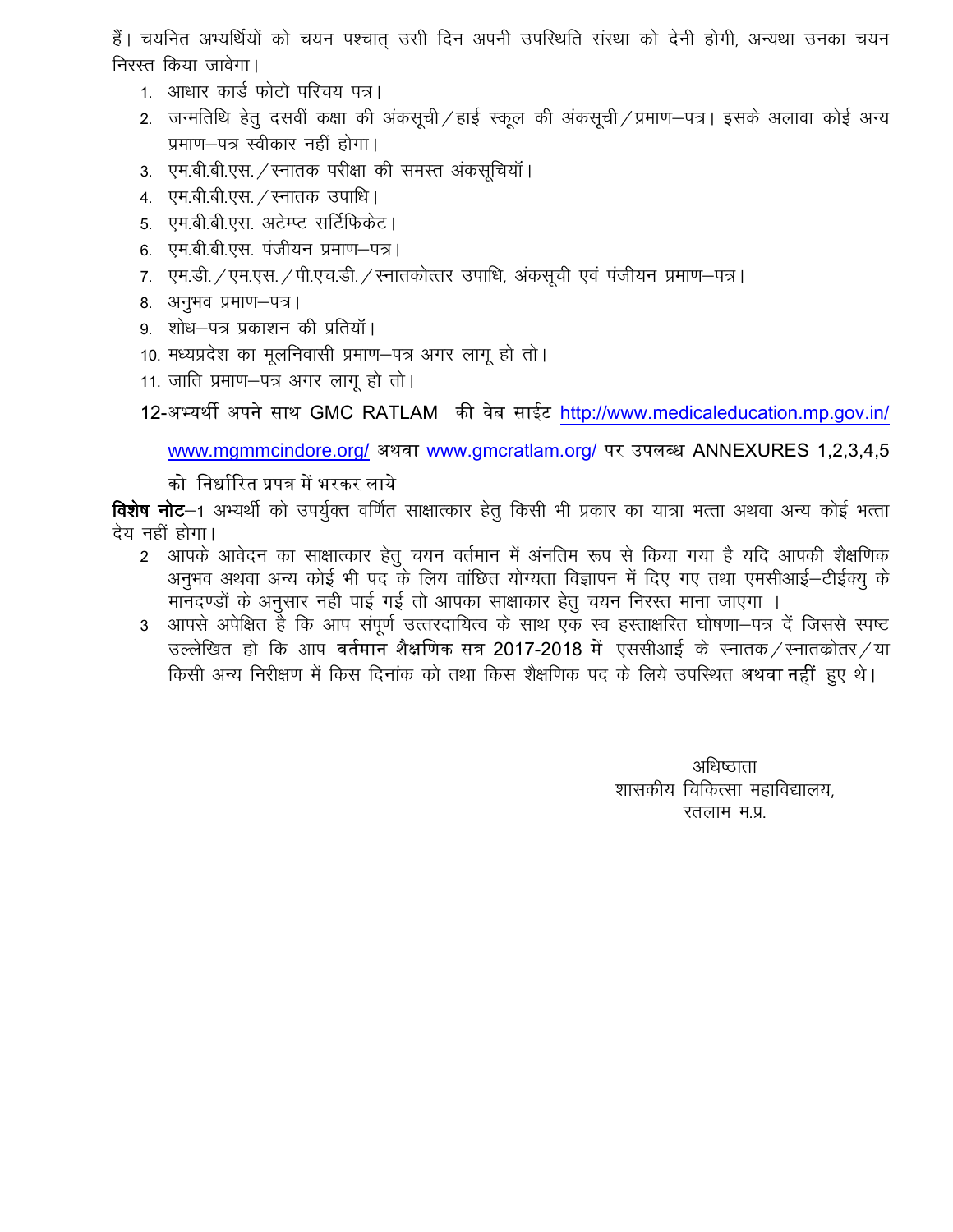## **SHORTLISTED CANDIDATES FOR THE POST OF DEMONSTRATOR FOR FIRST PHASE OF INTERVIEW**

## **DEPARTMENT OF ANATOMY Scrutiny Date-01.04.2018 Interview Date-02.04.2018**

#### **UR-2**

| S No.          | Name                |
|----------------|---------------------|
|                | Dr. Animesh Agrawal |
| $\overline{2}$ | Dr. Jitendra Jat    |
| 3              | Dr. Sadhana Dixit   |
| 4              | Dr. Samta Tiwari    |
| 5              | Dr. Vijay Patidar   |
| 6              | Dr. Ankit Vishnar   |
| 7              | Dr. Ankesh Kumar    |
| 8              | Dr. Priyanka Mundra |
| 9              | Dr. Shalvin Nimje   |
| 10             | Dr. Rachna Agrawal  |
| 11             | Dr. Ankit Jain      |
| 12             | Dr. Sujata Netam    |
| 13             | Dr. Archana K.Tale  |
| 14             | Dr. Deepak Gawali   |

#### **ST-1**

| S No. | Name                       |
|-------|----------------------------|
|       | Dr. Rinku Mandloi          |
|       | Dr. Veena Solanki          |
|       | Dr. Sumit Chouhan          |
|       | Dr. Neeta Damor            |
|       | Dr. Jitendra Singh Sisodia |

## **DEPARTMENT OF PHYSIOLOGY Scrutiny Date-01.04.2018 Interview Date-02.04.2018**

#### **UR-2**

| S No. | Name                          |
|-------|-------------------------------|
| ı.    | Dr.Sadhna Dixit               |
| 2.    | Dr.Manpreet Kaur Taluja       |
| 3.    | Dr. Ruchi Shrivastava         |
| 4.    | Dr. Vijay Patidar             |
| 5.    | Dr.Sonal Garg Jain            |
| 6.    | Dr.Sangeeta Baburao Chinchole |
| 7.    | Dr. Ankit Vishnar             |
| 8.    | Dr.Manish Rathore             |
| 9.    | Dr.Shilpi Shrivastava         |
| 10.   | Dr.Juhi Agrwal                |
| 11.   | Dr.Ankesh Kumar Jain          |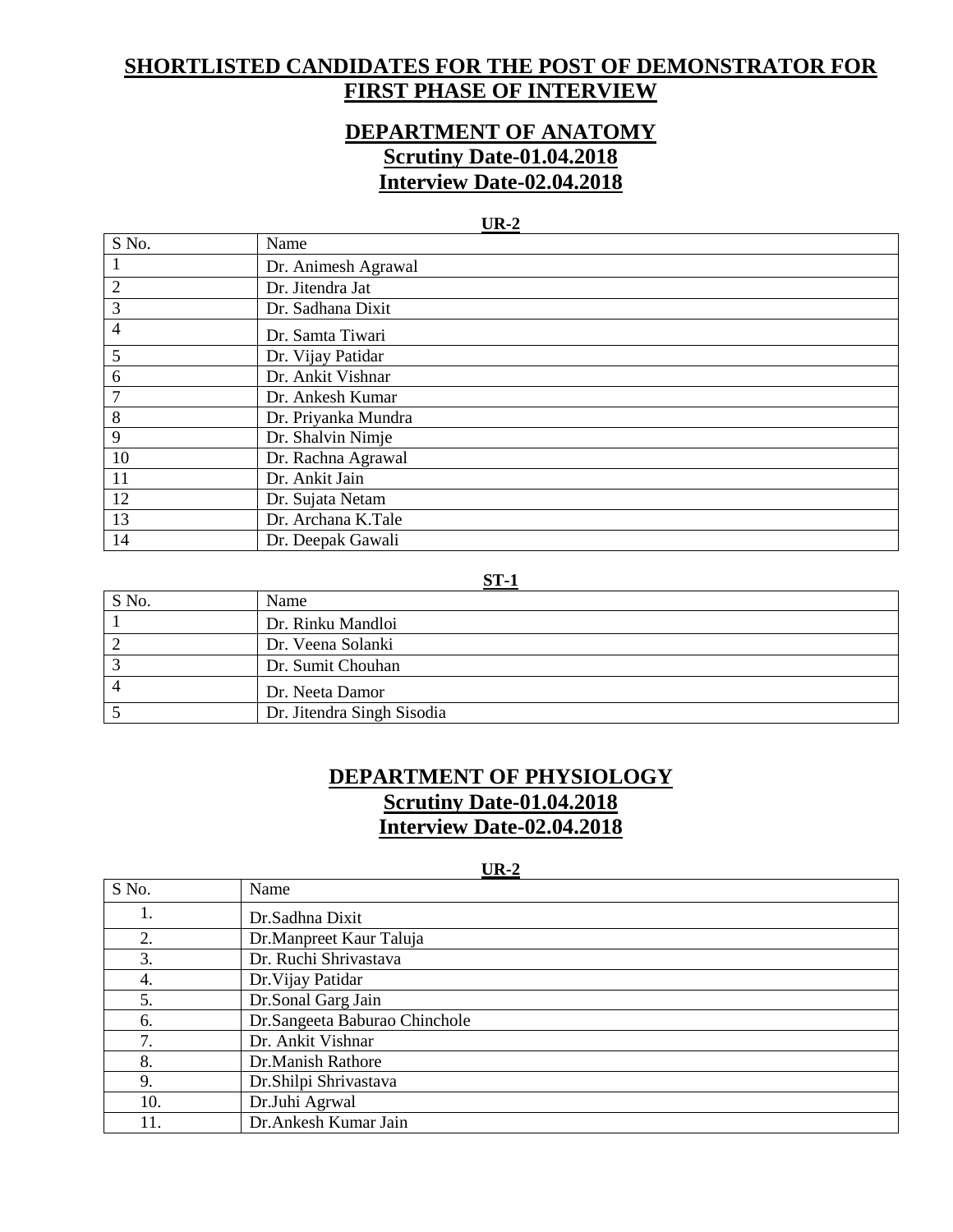| 12. | Dr. Brajesh Sharma    |
|-----|-----------------------|
| 13. | Dr.Kushal Bharang     |
| 14. | Dr.Sanjay Wasnik      |
| 15. | Dr.Sohail Ahmed       |
| 16. | Dr.Mohammad Amir      |
| 17. | Dr.Pavan Kumar Mourya |
| 18. | Dr.Sunil Kumar Parmar |

### **ST-1**

| S No. | Name                       |
|-------|----------------------------|
|       | Dr. Rajendra Singh Mandloi |
|       | Dr.Rinku Mandloi           |
|       | Dr.Aashish Dama            |
|       | Dr.Priyanka Mandloi        |
|       | Dr. Sumit Chouhan          |
|       | Dr. Deepak Gawali          |

## **DEPARTMENT OF BIOCHEMISTRY Scrutiny Date-01.04.2018 Interview Date-02.04.2018**

#### **UR-2**

| Sl No. | Name                        |
|--------|-----------------------------|
| 1.     | Dr. Jyoti Shukla            |
| 2.     | Dr., Sadhna Dixit           |
| 3.     | Dr Vijay Patidar            |
| 4.     | Dr Ankit Vishnar            |
| 5.     | Dr.Shiwangi Raghuwansi      |
| 6.     | Dr. Rakesh Kumar Shah       |
| 7.     | Dr Ankesh Kumar Jain        |
| 8.     | Dr Balram Patidar           |
| 9.     | Dr.Rehana Bano Mansuri      |
| 10.    | Dr Piyush Kumar Dubey       |
| 11.    | Dr Vijyendra Kumar Gour     |
| 12.    | Dr.Ajay Patidar             |
| 13.    | Dr Pragati Sharad Khanorkar |
| 14.    | Dr Madhav Shridharrao Kadam |
| 15.    | Dr Pawan Kumar Maurya       |

| S No.       | ᄓᅩᅩ<br>Name       |
|-------------|-------------------|
|             | Dr.Manisha Mandwe |
|             | Dr. Libi Awasiya  |
|             | Dr Rinku Mandloi  |
|             | Dr Aashish Dama   |
|             | Dr.Sumit Chouhan  |
| $\mathbf 0$ | Dr Deepak Gawali  |
|             | Dr. Neeta Damor   |

**ST-1**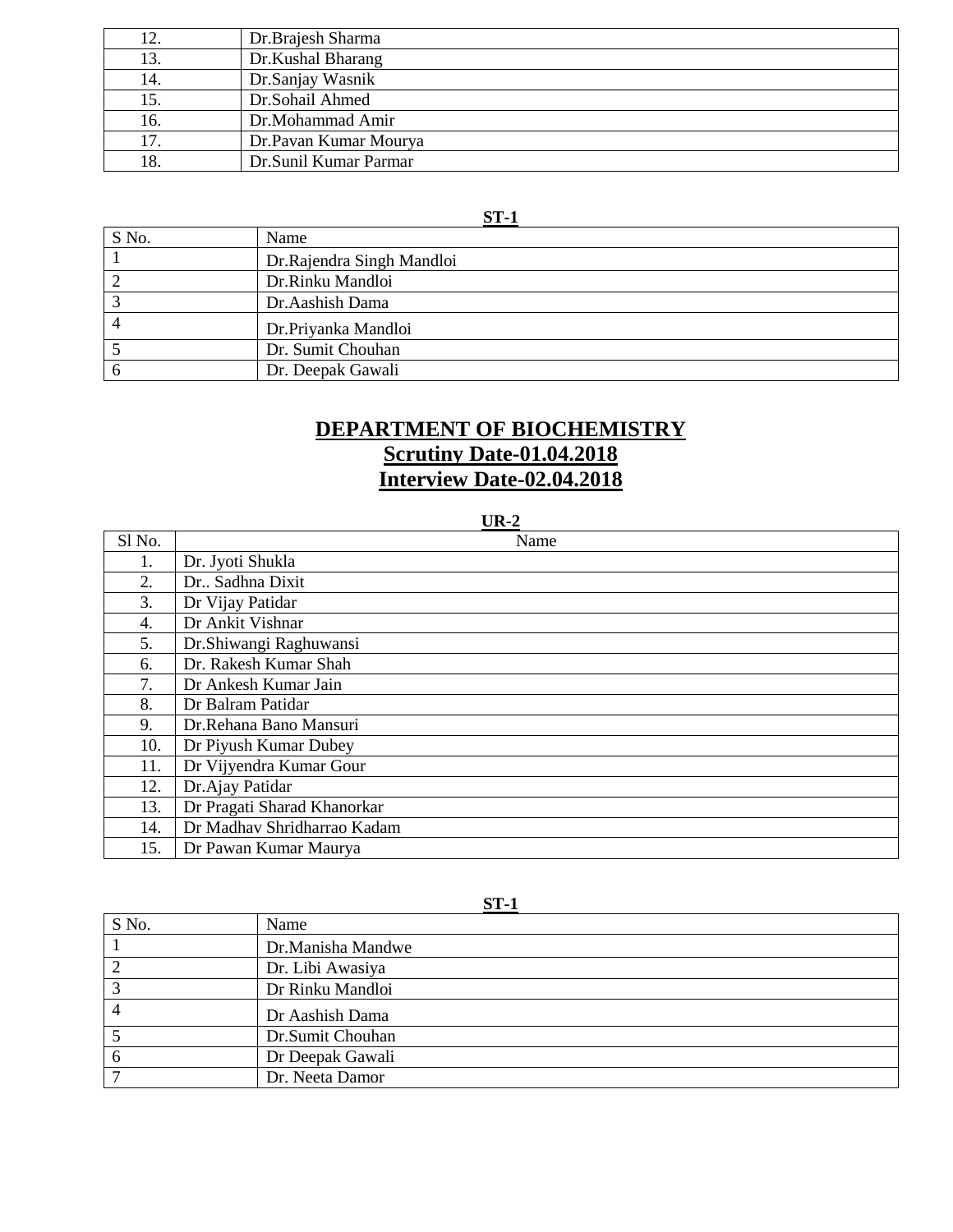| $SC-1$ |                        |
|--------|------------------------|
| S No.  | Name                   |
|        | Dr.Shweta Gautam       |
| ⌒      | Dr. Ankit Vishnar      |
| ⌒      | Dr. Anil Malviya       |
|        | Dr. Poonam Singh       |
|        | Dr Soni Yadav          |
| h      | Dr. Amit Kumar Soni    |
|        | Dr. Sunil Kumar Parmar |

## **DEPARTMENT OF PHARMACOLOGY Scrutiny Date-02.04.2018 Interview Date-03.04.2018**

## **UR-2**

| Sl No. | Name                      |
|--------|---------------------------|
|        | Dr. Sadhna Dixit          |
| 2.     | Dr.Swati Chandel          |
| 3.     | Dr. Vijay Patidar         |
| 4.     | Dr.Ankit Vishnar          |
| 5.     | Dr. Rehana Bano Mansuri   |
| 6.     | Dr. Ankesh Kumar Jain     |
| 7.     | Dr. Rahul Patidar         |
| 8.     | Dr. Hitesh Nayak          |
| 9.     | Dr.Shailendra Sing        |
| 10.    | Dr.Pramendra Tiwari       |
| 11.    | Dr. Vaibhav Singh Chauhan |
| 12.    | Dr.Sudhir Kumar Jain      |
| 13.    | Dr. Murtuza Bohra         |
| 14.    | Dr.Pavan Kumar Mourya     |
| 15.    | Dr.Pushpa Rai             |
| 16.    | Dr.Atul Kumar Jha         |

#### **ST-1**

| S No. | Name               |
|-------|--------------------|
|       | Dr. Libi Avasiya   |
|       | Dr.Rinku Mandloi   |
|       | Dr.Aashish Dama    |
|       | Dr. Sumit Chouhan  |
|       | Dr.Hemlata Chouhan |
|       | Dr.Ritesh Churihar |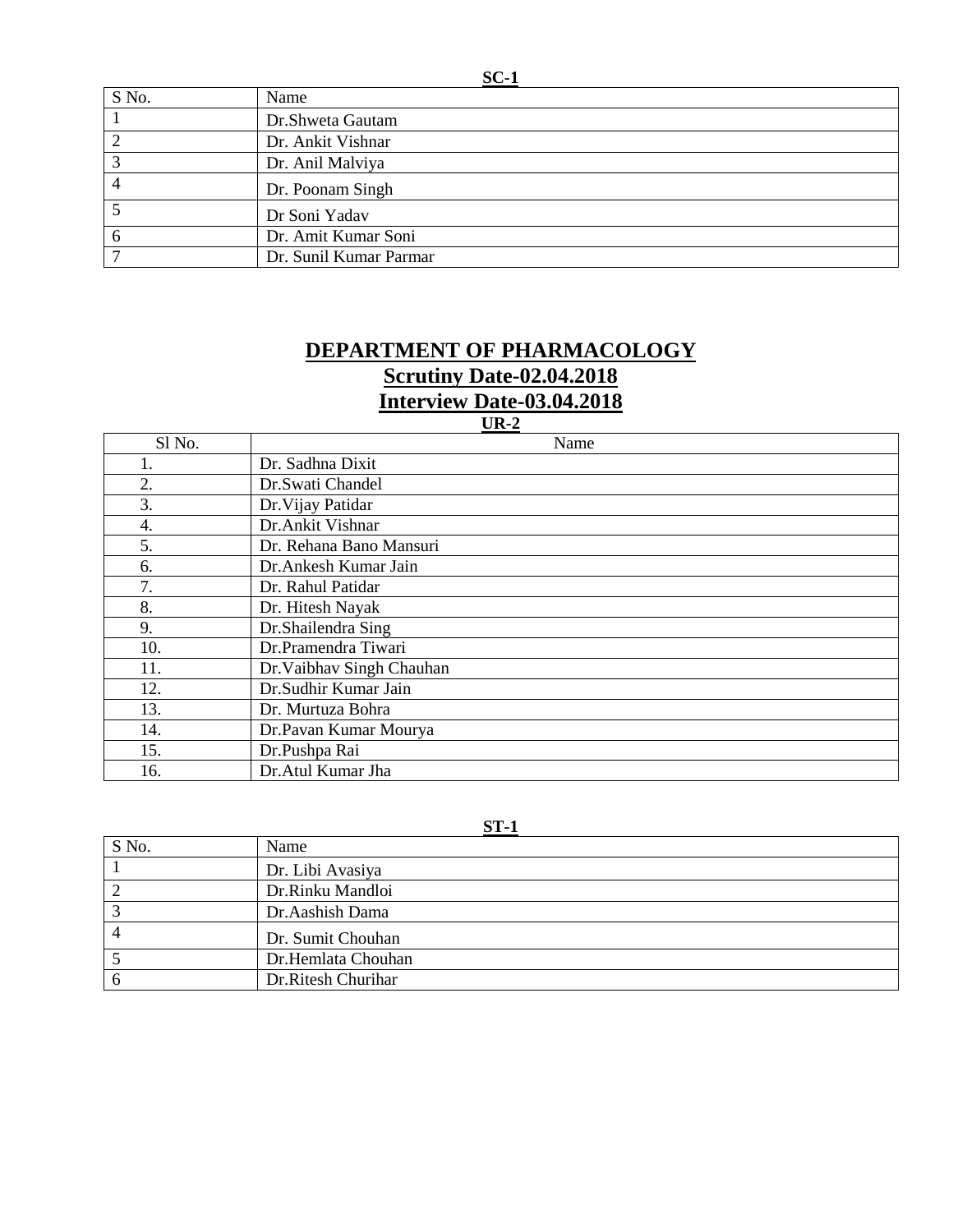## **DEPARTMENT OF MICROBIOLOGY Scrutiny Date-02.04.2018 Interview Date-03.04.2018**

**UR-2, F-1**

| S No.          | Name                       |
|----------------|----------------------------|
| $\mathbf{1}$   | Dr. Sadhana Dixit          |
| $\overline{2}$ | Dr. Gaurav Saxena          |
| 3              | Dr. Mansi Gupta            |
| 4              | Dr. Vijay Patidar          |
| 5              | Dr. Ankit Vishnar          |
| 6              | Dr. Shiwangi Raghuwanshi   |
| 7              | Dr. Shilpi Gupta           |
| 8              | Dr. Pramendra Tiwari       |
| 9              | Dr. Rehana Bano Mansuri    |
| 10             | Dr. Shyam Sunder Carpenter |
| 11             | Dr. Shweta Sharma          |
| 12             | Dr. Ramesh Prasad Agrawal  |
| 13             | Dr. Surender Kaur          |
| 14             | Dr. Sachin Kumar Mishra    |
| 15             | Dr. Pawan Kumar Maurya     |
| 16             | Dr. Pushpa Rai             |

#### **ST-1**

| S No. | Name                     |
|-------|--------------------------|
|       | Dr. Libi Awasiya         |
|       | Dr. Rinku Mandloi        |
| 3     | Dr. Aashish Dama         |
|       | Dr. Sumit Chouhan        |
|       | Dr. Hemlata Chouhan      |
| 6     | Dr. Neeta Damor          |
|       | Dr. Sudhir Dawar         |
| 8     | Dr. Sitaram Solanki      |
| 9     | Dr. Govind Singh Parihar |
| 10    | Dr. Dwarka Prasad Gothre |

**SC-1**

| S No.          | Name                      |
|----------------|---------------------------|
|                | Dr. Soni Yadav            |
| $\overline{2}$ | Dr. Anil Malviya          |
| 3              | Dr. Vishakha Malviya      |
| 4              | Dr. Amit Kumar Soni       |
|                | Dr. Yashpal Ray           |
| 6              | Dr. Prem Lata Kachhoria   |
|                | Dr. Sunil Kumar Parmar    |
| 8              | Dr. Umesh Mandloi         |
| Q              | Dr. Surendra Kumar Mahore |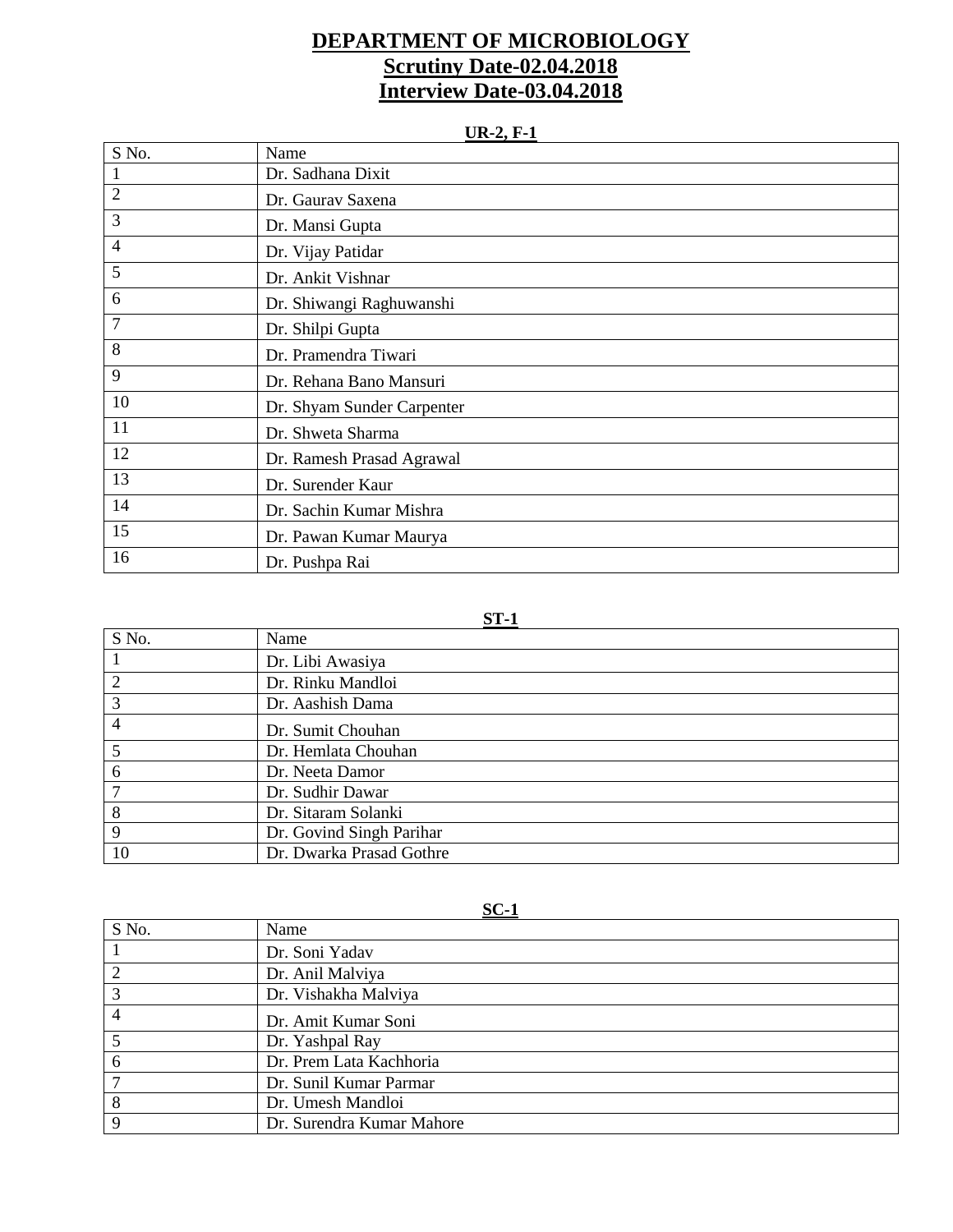## **DEPARTMENT OF FORENSIC MEDICINE Scrutiny Date-02.04.2018 Interview Date-03.04.2018**

#### **UR-2**

| Sl No.         | Name                      |
|----------------|---------------------------|
|                | Dr. Vijay Patidar         |
| $\overline{2}$ | Dr.Ankit Vishnar          |
| 3              | Dr.Rehana Bano Mansuri    |
| 4              | Dr. Vajahat Mohammed Khan |
| 5              | Dr.Sandeep Dubey          |
| 6              | Dr.Shyam Sundar Carpenter |
|                | Dr.Shalvin Nimje          |
| 8              | Dr.Ajay Patidar           |
| 9              | Dr. Veena Verma           |
| 10             | Dr.Ashutosh Kumar Jha     |
| 11             | Dr.Gaurav Tiwari          |
| 12             | Dr.Deepak Gawali          |
| 13             | Dr.Sunil Gour             |
| 14             | Dr.Pawan Kumar Maurya     |
| 15             | Dr.Umesh Kumar Mishra     |
| 16             | Dr.Mahendra Sharma        |

#### **ST-1**

| S No. | Name                    |
|-------|-------------------------|
|       | Dr.Sumit Chouhan        |
|       | Dr.Hemlata Chouhan      |
|       | Dr.Deepak Gawali        |
|       | Dr.Sudhir Dawar         |
|       | Dr.Dwarka Prasad Gothre |
|       | Dr. Sitaram Solanki     |

#### **SC-1**

| S No. | Name                     |
|-------|--------------------------|
|       | Dr.Ankit Vishnar         |
|       | Dr.Sangam Mandve         |
|       | Dr.Suneel Kumar Parmar   |
|       | Dr.Umesh Mandloi         |
|       | Dr.Basant Lal            |
|       | Dr.Rajendra Kumar Mourya |
|       | Dr.Surendra Kumar Mahore |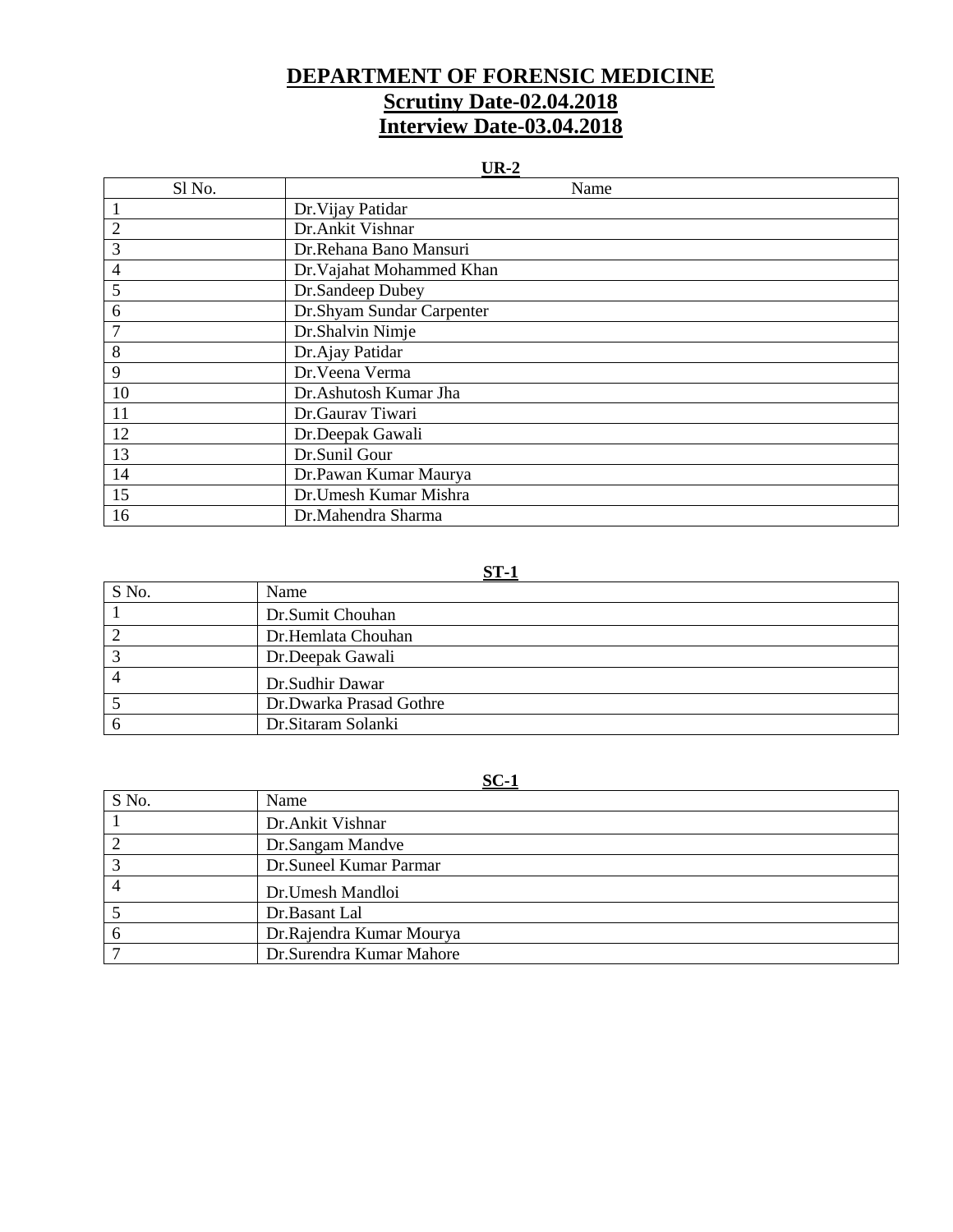## **DEPARTMENT OF PATHOLOGY Scrutiny Date-01.04.2018 Interview Date-02.04.2018**

# **UR-2, F-1**

| S No. | Name                        |
|-------|-----------------------------|
| 1.    | Dr. Amrita Tripathi         |
| 2.    | Dr. Sadhana Dixit           |
| 3.    | Dr. Abha Patel              |
| 4.    | Dr. Ruchi Sharma            |
| 5.    | Dr. Rashmi Jain             |
| 6.    | Dr. Akansha Jain            |
| 7.    | Dr. Amita Gupta             |
| 8.    | Dr. Vijay Patidar           |
| 9.    | Dr. Khushboo Likhar         |
| 10.   | Dr. Vidyanand Pandit        |
| 11.   | Dr. Ankit Vishnar           |
| 12.   | Dr. Shiwangi Raghuwanshi    |
| 13.   | Dr. Ankesh Kumar Jain       |
| 14.   | Dr. Smriti Tewari Pandey    |
| 15.   | Dr. Sonali Jain             |
| 16.   | Dr. Parul Nema              |
| 17.   | Dr. Mamta Gupta             |
| 18.   | Dr. Somendra Singh Thakur   |
| 19.   | Dr. Pranati                 |
| 20.   | Dr. Ravi Shankar Shrivastav |
| 21.   | Dr. Pawan Kumar Maurya      |

# **ST-1**

| S No. | Name               |
|-------|--------------------|
|       | Dr. Manisha Mandwe |
|       | Dr. Priyanka Kanel |
|       | Dr. Rinku Mandloi  |
|       | Dr. Aashish Dama   |
|       | Dr. Sumit Chouhan  |

### **SC-1**

| S No. | Name                   |
|-------|------------------------|
|       | Dr. Neha Banseria      |
|       | Dr. Ankit Vishnar      |
|       | Dr. Hemlata Bamoriya   |
|       | Dr. Anil Malvia        |
|       | Dr. Shakti Kumar Yadav |

#### **OBC-1**

| S No. | Name                   |
|-------|------------------------|
|       | :. Abha Patel<br>Dr.   |
| ∼     | Harshul Patidar<br>Dr. |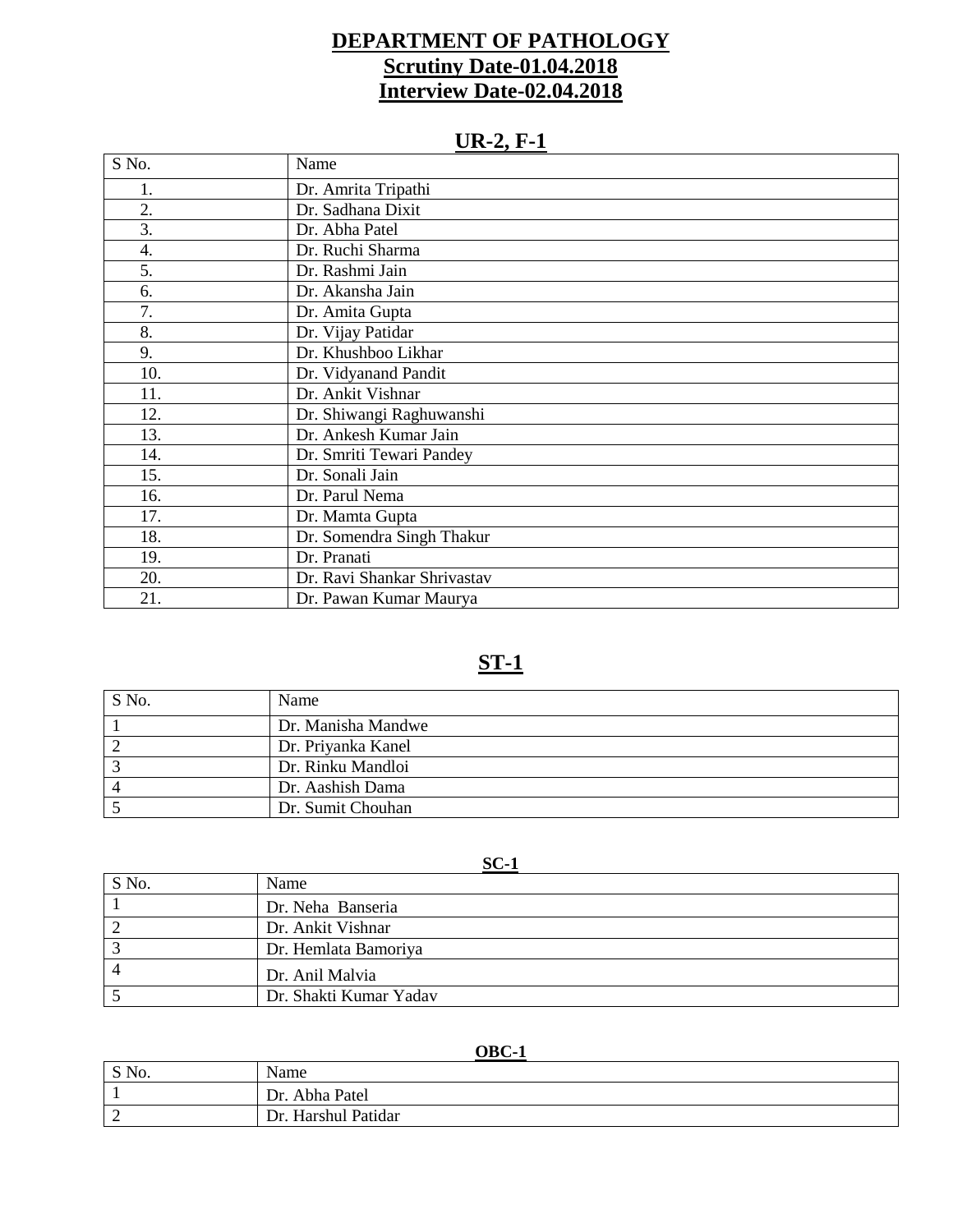| Dr. Ravikant Mahale        |
|----------------------------|
| Dr. Rehana Banomansuri     |
| Dr. Shyam Sunder Dogne     |
| Dr. Shyam Sunder Carpenter |
| Dr. Sunil Nagar            |
| Dr. Hemant Kumar Koshti    |
| Dr. Mohan Singh Dhakad     |

## **DEPARTMENT OF COMMUNITY MEDICINE Scrutiny Date-02.04.2018 Interview Date-03.04.2018**

#### **UR-2, F-1**

| S No. | Name                    |
|-------|-------------------------|
| Ī.    | Dr Animesh Agrawal      |
| 2.    | Dr.Jitendra Jat         |
| 3.    | Dr Abha Patel           |
| 4.    | Dr Sadhna Dixit         |
| 5.    | Dr.Nisha Singh          |
| 6.    | Dr Prakash Chandra Maru |
| 7.    | Dr. Vijay Patidar       |
| 8.    | Dr. Sandeep Dubey       |
| 9.    | Dr. Ankit Vishnar       |
| 10.   | Dr Priyanka Shrivastava |
| 11.   | Dr Anupam Jain          |
| 12.   | Dr Ankesh Kumar Jain    |
| 13.   | Dr Deepika Rathore      |
| 14.   | Dr Monika Patel         |
| 15.   | Dr.Pushpa Rai           |
| 16.   | Dr Deepak Gawli         |

#### **STATISTICIAN -1**

| S no. | Name                   |
|-------|------------------------|
|       | Dr. Vishal Mehta       |
|       | Dr.Puneet Kumar Gupta  |
|       | Dr.Piyush Kumar Mishra |
|       | Dr. Vandana Sisodiya   |
|       | Dr.Ashish Upadhyay     |
|       | Dr.Neha Mishra         |

#### **ST-1**

| S No. | Name                   |
|-------|------------------------|
|       | Dr. Libi Awasiya       |
|       | Dr. Shailendra Chouhan |
|       | Dr. Ashish Dama        |
|       | Dr. Hemlata Chouhan    |
|       | Dr. Lakhan Akhade      |
|       | Dr. Neeta Damor        |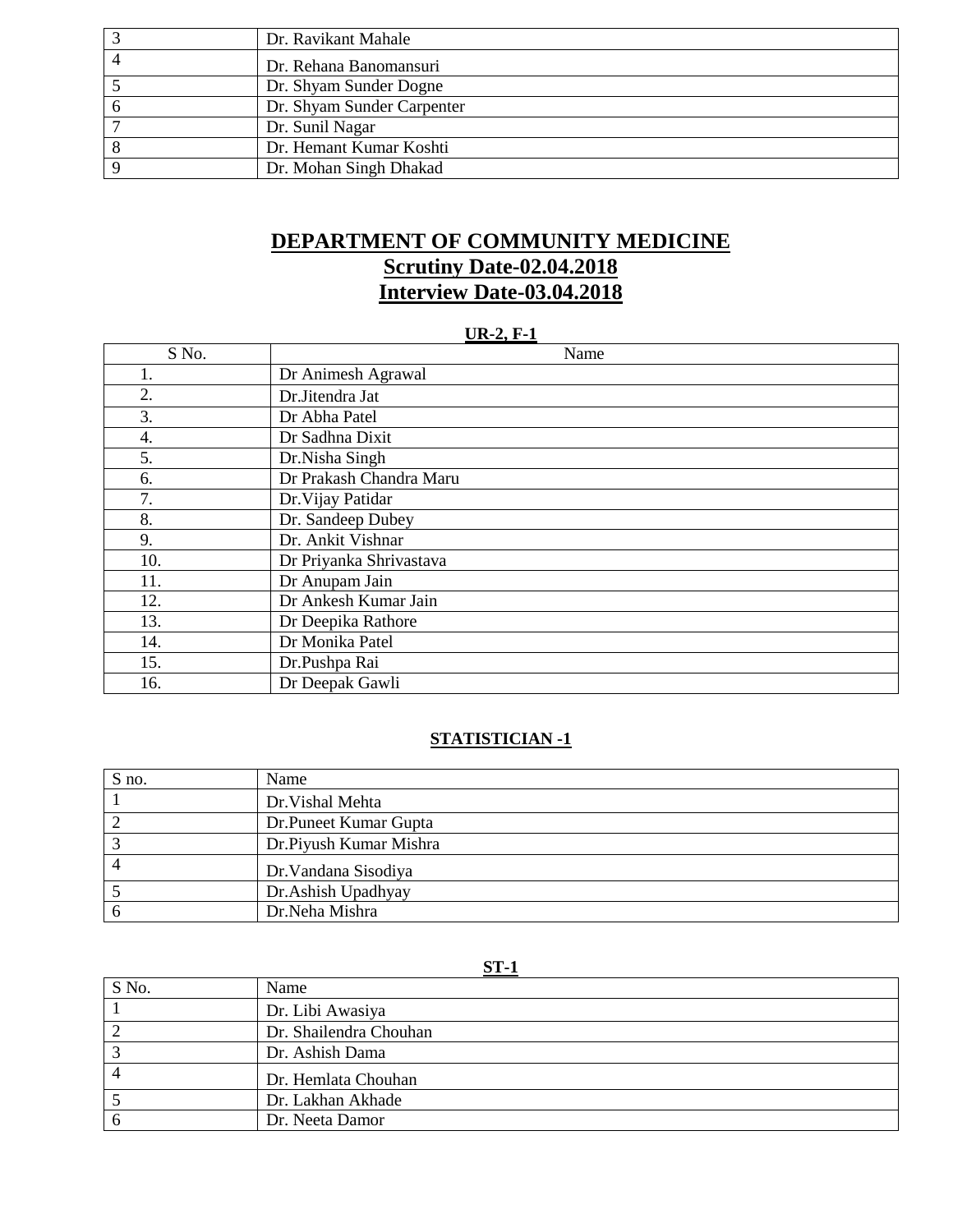| S No.          | $\sim$ $\sim$ $\sim$<br>Name |
|----------------|------------------------------|
| $\overline{2}$ | Dr. Ankit Vishnar            |
|                | Dr. Rajesh Arya              |
|                | Dr. Anil Malviya             |
|                | Dr. Bhupendra Kumar Rohit    |
| O              | Dr. Soniya Dohare            |
|                | Dr. Premlata Kacchoria       |

# **FOR THOSE CANDIDATES, WHO HAVE NOT MENTIONED ANY SUBJECT**

**The following applicants who have not mentioned any subject name in the application for demonstrator post, are here by informed to report in the department of Community Medicine MGM Medical College Indore on 01/4/18 at 10 AM sharp for scrutiny and give your choice preference for one subject in which you want to appear in writing, your candidature will only be considered in the choice of your subject. if you are above the cut off percentage marks of MBBS for that subject, otherwise you will not be eligible for the interview.**

| S No. | Name                     |
|-------|--------------------------|
|       | Dr. Rajeev Khare         |
| 2.    | Dr. Manish Singh         |
| 3.    | Dr. Irfan Ahmed Siddiqui |
| 4.    | Dr. Rakesh Manglani      |
| 5.    | Dr. Rohit Garg           |
| 6.    | Dr. Vishal Gourh         |
| 7.    | Dr. Sanjeev Garg         |
| 8.    | Dr. Reetu Khatri         |
| 9.    | Dr. Gaurav Kumar Halva   |
| 10.   | Dr. Varsha Maloo         |
| 11.   | Dr. Gopal                |
| 12.   | Dr. Ankur Gupta          |
| 13.   | Dr. Gopal Singh Parmar   |
| 14.   | Dr. Vandana Singh        |

# **OBC**

| $S$ No.  | Name                       |
|----------|----------------------------|
|          | Dr. Prakash Chandra Singh  |
| <u>.</u> | Sunil Kumar Patidar<br>Dr. |

**SC-1**